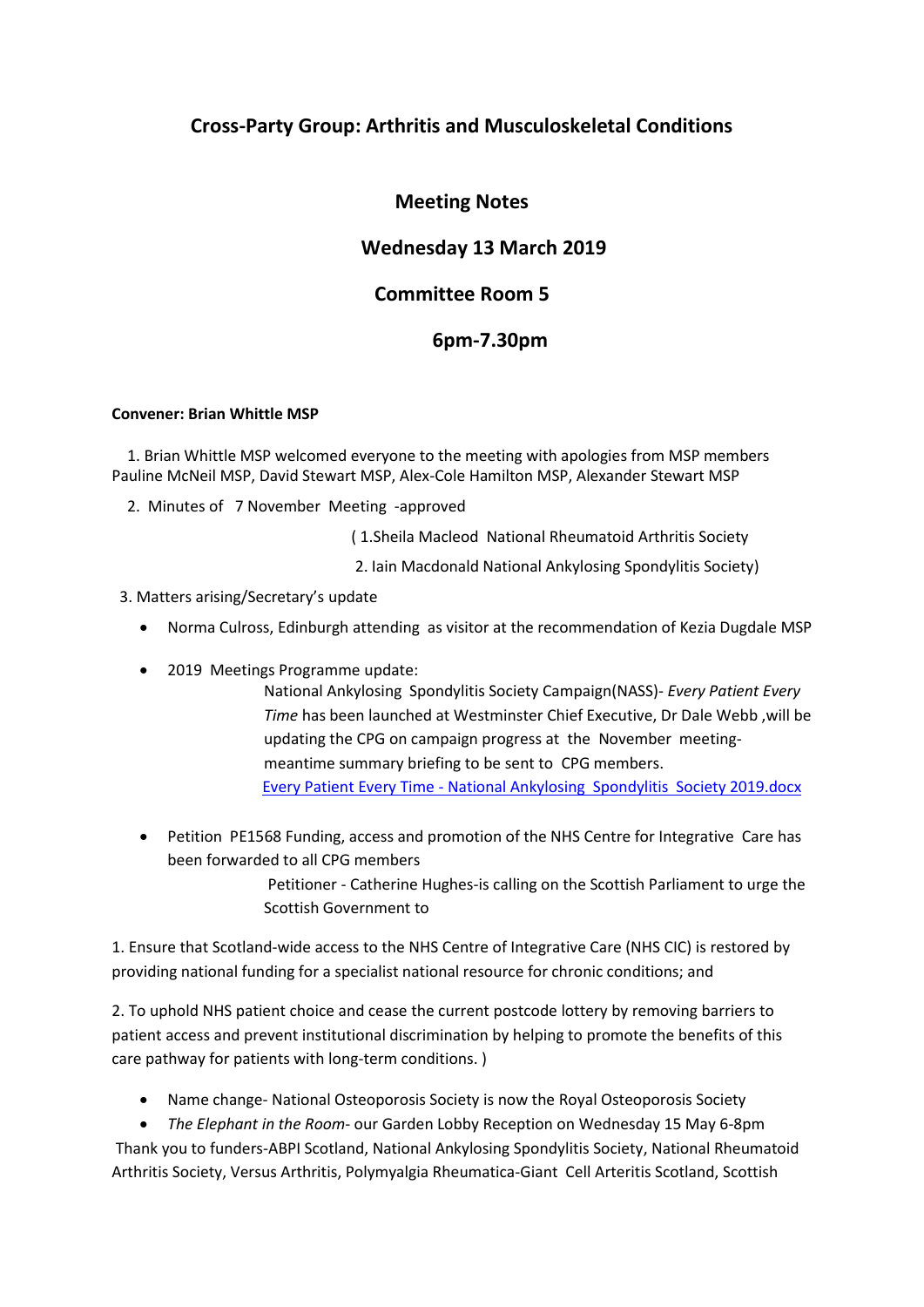Network for Arthritis in Children, Edinburgh and Lothian Health foundation ( later funding contribution also received from British Society of Rheumatology) Joe Fitzpatrick MSP, Minister for Public Health, Sport and Wellbeing,will be in attendance. All members /member organisations were reminded re Lobbying Act. Please note invitations to all MSPs will be sent from Convenor's office.

#### 4. *NHS Research Scotland Musculoskeletal Inaugural Research Meeting on 13 March 2019*

 Professor Stuart Ralston Arthritis Research UK Professor of Rheumatology, Centre for Genomic and Experimental Medicine, Institute of Genetics and Molecular Medicine, University of Edinburgh.

Professor Ralston was invited to summarise the current position re MSK research in Scotland, outcomes from this inaugural meeting and looking to the future.

[CPG presentation 13 March Professor Stuart Ralston.pptx](file:///C:/Users/user/Desktop/CPG%20presentation%2013%20March%20Professor%20Stuart%20Ralston.pptx)

Lynn Laidlaw, who had attended the inaugural meeting indicated that a Musculoskeletal Network was also to be set up to reflect public and patient involvement .

Professor Colin Howie remarked on how currently the James Lind Alliance helps with grant awards and would this new group continue to use the Alliance?( for information-The James Lind Alliance is a non-profit making initiative established in 2004 bringing patients, carers and clinicians together in Priority Setting Partnerships (PSPs) to identify and prioritise the unanswered questions or evidence uncertainties that they agree are the most important).

Joan Kerr questioned how to contact /involve individuals as representatives if they were not part of a membership organisation?

Sheila Macleod, National Rheumatoid Arthritis Society questioned how patients become engaged and motivated to be involved?

Convenor, Brian Whittle MSP, reflected on how so much research gets done but implementation remains poor-for example support for implementation of SIGN guidelines throughout Scotland.

Dr Ann McEnteggart highlighted the situation around costs of prescribing biosimilars but the lack of staff as a resource to support that change.

Professor Ralston agreed that more work needs to be done.

### 5. *Physiotherapy in Scotland, growing the workforce and transforming care*.

Kenryck Lloyd- Jones, Policy and Public Affairs Manager, The Chartered Society of Physiotherapy Scotland.

[Physiotherapy in Scotland CPG 13 March 2019 Kenryck Lloyd-Jones.pptx](file:///C:/Users/user/Desktop/Physiotherapy%20in%20Scotland%20CPG%2013%20March%202019%20Kenryck%20Lloyd-Jones.pptx)

In summary, The Chartered Society of Physiotherapists Scotland are calling for

the Scottish Government to fund an increase in the supply of physiotherapy graduates in Scotland to fill predicted physiotherapy vacancies in NHS Scotland.Current estimates have identified a need for an additional 90 to 100 additional physiotherapy training places across Scotland, based on workforce demand modelling and current levels of expansion in primary care. This would still be a very modest intervention in terms of costs and administration, compared with published plans for commissioned places of additional medical and nurses training places in Scotland.This would support the current shift in balance of care in Scottish primary care provision.

There was considerable discussion around the current position with regard to training of physiotherapists, looking to future need and poor provision of funding support.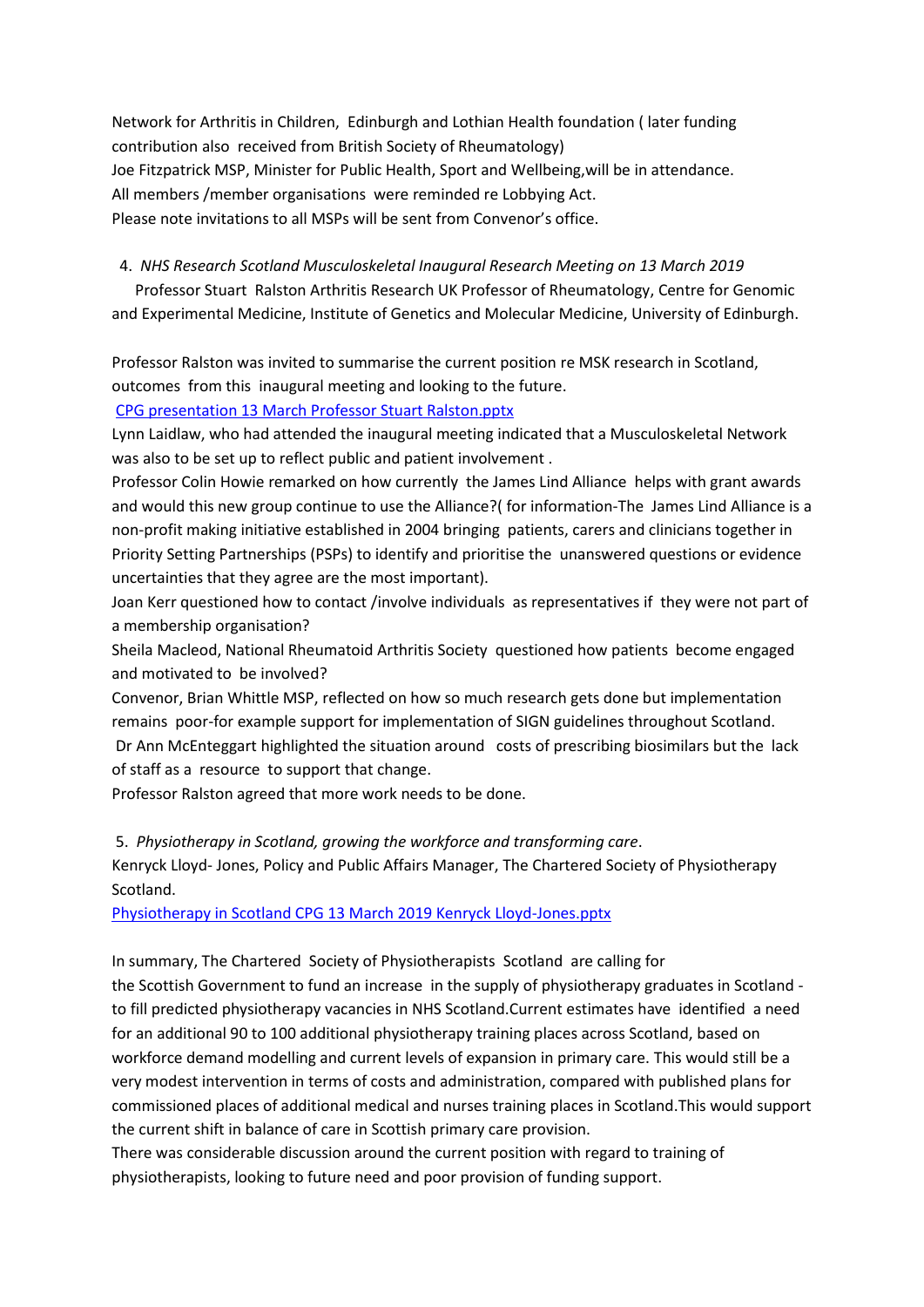- Course are oversubscribed-with 10 applicants for every place
- The enhanced role of the physiotherapist is essential as a member of the multidisciplinary team in primary care.
- It takes 7-10 years for a physiotherapist to achieve a band 7/8 post.
- Convenor Brian Whittle MSP highlighted that the training period is the same as 2 terms of Parliament.

What is needing to be done to supply the services/adjust the system?

- Proper workforce planning
- Workload measurement
- Information from the Scottish Government
- Perhaps Research could help to shape Policy?
- 6. Any other business
	- Convenor -Update on the Scottish Government's plans for delivery of the devolved benefits, including the devolved disability and carer benefits –letter received from Shirley Anne Somerville MSP .Cabinet Secretary for Social Security and Older People- Convenor will update further at our September 2019 meeting

 7. Convenor thanked both speakers for such excellent, informative presentations and all members and guests for contributing to the –as usual- lively discussions which followed. Date of next CPG meeting is Wednesday 11 September 2019 at 6pm-which will also include the Annual General Meeting

#### **Attendance List**

#### **MSP**

Brian Whittle MSP-Convenor

Rhoda Grant MSP Deputy Convenor

Rachael Hamilton MSP

#### **Non MSP**

| <b>Tracy Bowden</b>    | Pfizer Pharmaceutical                                     |
|------------------------|-----------------------------------------------------------|
| <b>Marion Butchart</b> | <b>Novartis</b>                                           |
| <b>Murray Brown</b>    | National Ankylosing Spondylitis Society                   |
| Jill Carnevale         | <b>NHS Lothian</b>                                        |
| Norma Culross          | Invited guest                                             |
| <b>Mayrine Fraser</b>  | Royal Osteoporosis Society                                |
|                        | Professor Colin Howie University of Edinburgh/NHS Lothian |
| Caron Jenkins          | <b>Versus Arthritis</b>                                   |
| Joan Kerr              | Individual member                                         |
| Lynn Laidlaw           | Individual member                                         |
| Kenryck Lloyd Jones    | Chartered Society of Physiotherapists Scotland            |